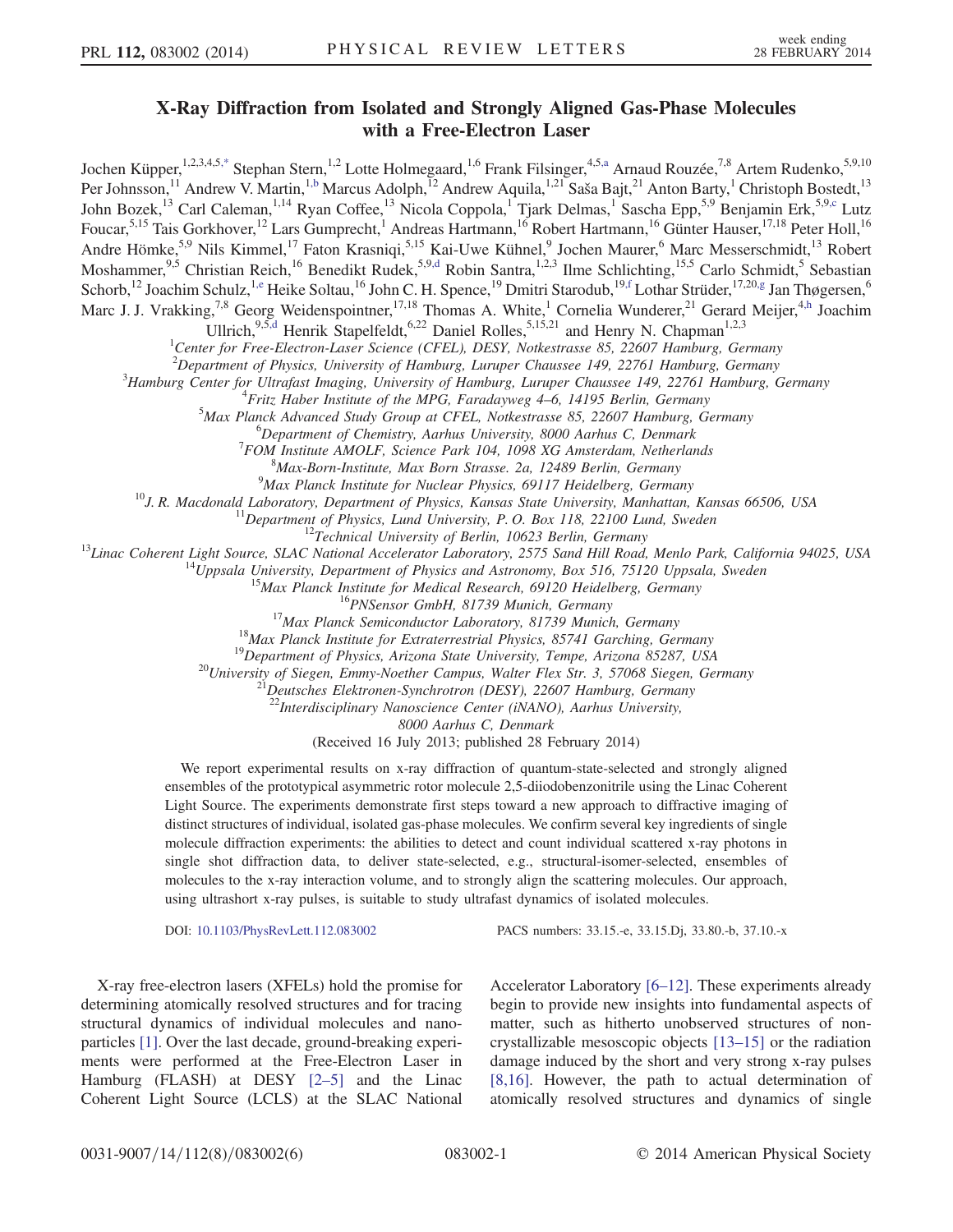molecules is still long [\[13\].](#page-4-12) Nevertheless, related experiments on the investigation of small-molecule structures and their dynamics utilizing molecular ensembles are within reach [\[13,17\]](#page-4-12).

To be able to record structural changes during ultrafast molecular processes under well-defined conditions, it was proposed [\[13,17\]](#page-4-12) to spatially separate shapes [\[18\],](#page-4-14) sizes [\[19\],](#page-4-15) or individual isomers [20–[22\]](#page-4-16) of complex small molecules before delivery to the interaction point of an XFEL. The molecules should be one- or three-dimensionally aligned or oriented in space [\[11,12,17,23](#page-4-17)–28]. This controlled-delivery approach would allow for the averaging of many identical patterns, similar to recent electron diffraction experiments on aligned  $CF_3I$  [\[28\]](#page-4-18) or to photoelectron imaging of 1-Ethynyl-4-fluorobenzene [\[12\]](#page-4-19). A controlled variation of the alignment direction in space allows one to tomographically build up the complete three-dimensional diffraction volume of individual isomers. This ensembleand pulse-averaging approach would allow working at appropriately low fluences to circumvent detrimental electronic damage processes that have been predicted [29–[31\]](#page-4-20) for the very high x-ray fluences necessary to obtain classifiable single-molecule diffraction patterns. The forthcoming European XFEL facility will give the opportunity to collect patterns at a rate of 27 000 per second, which could be sufficient to collect the necessary  $10<sup>5</sup> - 10<sup>8</sup>$  patterns within minutes or hours [\[13\]](#page-4-12).

Here, we record x-ray-diffraction patterns of ensembles of identical, state-selected, and strongly aligned 2,5-diiodo-benzonitrile (DIBN, Fig. [1](#page-1-0)) molecules in the gas phase, demonstrating the applicability of this

<span id="page-1-0"></span>

FIG. 1 (color online). Schematic view of the experimental setup: from the left, a supersonic beam with quantum-state selected molecules is delivered to the interaction point. In the center of a dual velocity map imaging spectrometer, the molecular beam is crossed by laser beams copropagating from right to left. The direct laser beams go through a gap in the pnCCD detectors that are used to record the diffraction pattern. The upper pnCCD panel is further away from the beam axis than the bottom panel in order to cover a wider range of scattering angles. In the inset, the molecular structure of 2,5-diiodobenzonitrile is depicted, together with a scale of its size, i.e., the iodine-iodine distance, and the wavelength of the x rays.

controlled-delivery approach. Using 2 keV (620 pm) radiation from the LCLS, we succeeded in observing the twocenter interference between the two iodine scattering centers, separated by approximately 700 pm, in the continuous coherent diffraction pattern. The strongly aligned samples [\[32\]](#page-5-0) allow us to simply average the continuous diffraction patterns from a very large number of isolated molecules [\[13,17\]](#page-4-12). We restricted the angular control to one-dimensional alignment of the axis containing the two iodine atoms, as this was the solely required control for this experiment. The extension to three-dimensional alignment and orientation is straightforward for the cold, state-selected samples employed [33–[35\].](#page-5-1) Moreover, we have previously demonstrated that, for more complex molecules, we could also exploit the current setup to spatially separate structural isomers and sizes [\[19](#page-4-15)–21].

The experiment was performed at the AMO beamline at LCLS [\[6,7\]](#page-4-11) using the CAMP endstation [\[36,37\]](#page-5-2) extended by a state-of-the-art molecular beam setup [\[38\]](#page-5-3). Figure [1](#page-1-0) shows a scheme of the experimental arrangement. The setup contains multiple devices to simultaneously detect photons, electrons, and ions [\[36\].](#page-5-2) A pulsed cold molecular beam is formed by expanding a few mbar of DIBN in 50 bar of helium into a vacuum through an Even-Lavie valve [\[39\]](#page-5-4). The molecular beam travels through an electrostatic deflector, which disperses the molecules according to their rotational quantum states, into the target region. There, it is crossed by three pulsed laser beams: One laser beam consisting of 12 ns (FWHM) pulses from a Nd∶YAG laser (YAG,  $\lambda = 1064$  nm,  $E_I = 200$  mJ,  $\omega_0 = 63 \mu$ m,  $I_0 \approx 2.5 \times 10^{11} \text{ W/cm}^2$  is used to align the molecules. A second laser beam consists of 60 fs (FWHM) pulses from a Ti:sapphire laser (TSL, 800 nm,  $E_I = 400 \mu J$ ,  $\omega_0 = 40 \ \mu \text{m}$ ,  $I_0 \approx 2.5 \times 10^{14} \ \text{W/cm}^2$  and is used to optimize the molecular beam and the alignment without LCLS. The third beam consists of the 100 fs x-ray pulses (LCLS,  $\lambda = 620$  pm (2 keV),  $E_I = 4$  mJ,  $\omega = 30 \mu$ m,  $I_0 \approx 2 \times 10^{15}$  W/cm<sup>2</sup>); we estimate that 35% of the generated  $1.25 \times 10^{13}$  x-ray photons/pulse are transported to the experiment [\[40\]](#page-5-5). All three laser beams are copropagating, overlapped using dichroic (1064 and 800 nm) and holey [near infrared (NIR) lasers and x rays] mirrors before they intersect the sample and finally leave the setup through a gap in an on-axis pnCCD camera and another holey mirror to separate the laser beams again. Time-of-flight and velocity-map-imaging (VMI) spectrometers are installed perpendicular to the horizontal plane of the molecular and laser beams to investigate the ion- and electron-momentum distributions resulting from the Coulomb explosion due to absorption of one or a few x-ray photons.

We exploit Coulomb explosion imaging of DIBN induced either by strong field ionization using the TSL pulse or through one- or two-photon ionization by the x-ray pulse to analyze the alignment of the rotational-stateselected molecules along their I—I axis. The pertinent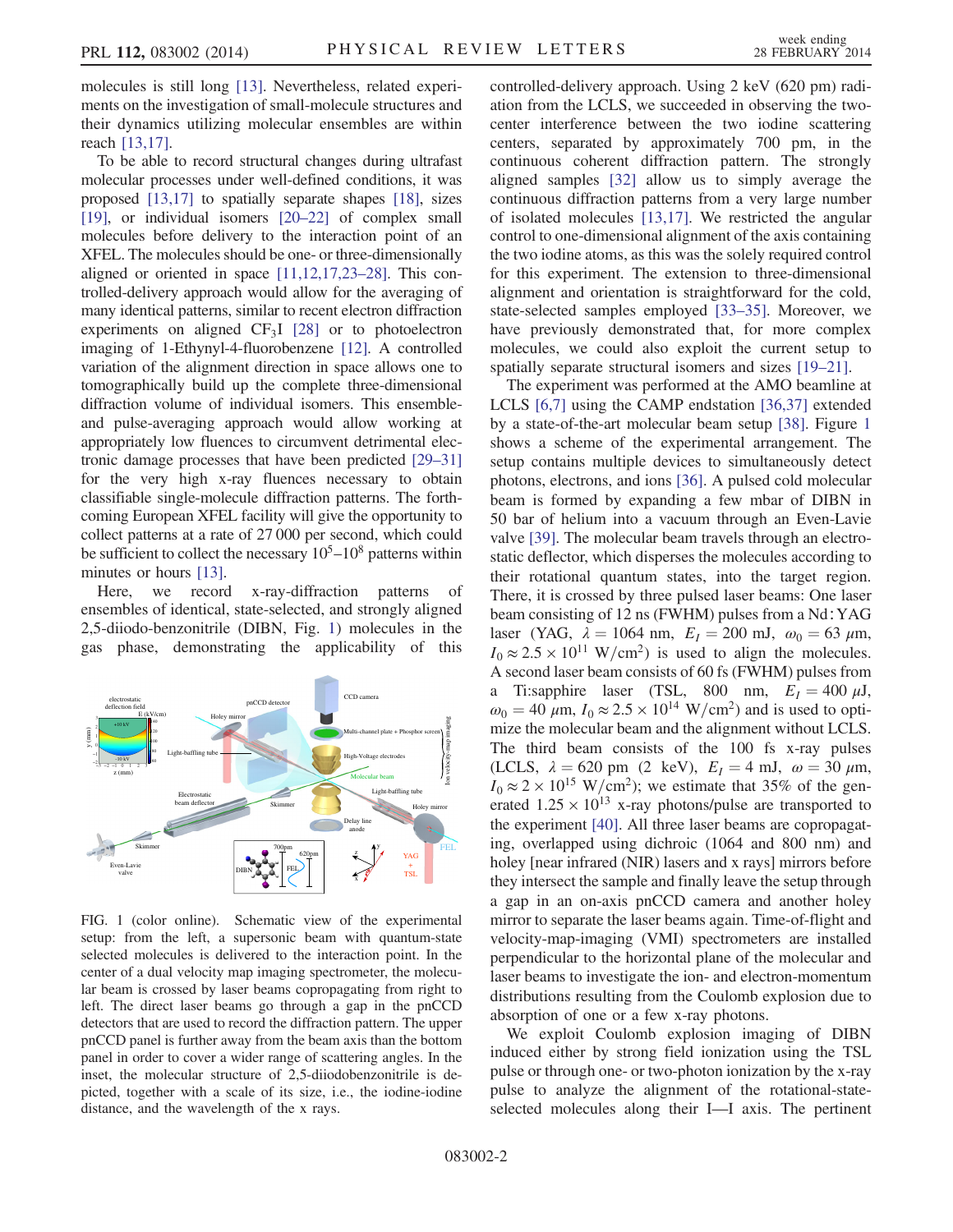<span id="page-2-0"></span>

FIG. 2 (color online).  $I^+$  ion images recorded with the ion-VMI detector when (a), (b) the TSL or (c), (d) the LCLS ionize and Coulomb explode the molecules. In (a) and (c), cylindrically symmetric distributions from isotropic ensembles are observed (the images are slightly distorted due to varying detector efficiencies). In (b) and (d), the horizontal alignment of the molecules, induced by the YAG, is clearly visible. In all measurements, the YAG and the LCLS are linearly polarized horizontally, parallel to the detector plane, and the TSL is linearly polarized perpendicular to the VMI detector plane.

experimental observable is the emission direction of the recoiling  $I^+$  ions from the Coulomb explosion, illustrated by the 2D  $I^+$  ion images in Fig. [2.](#page-2-0) Without the YAG pulse, the  $I^+$  images (Fig. [2](#page-2-0)) were circularly symmetric as expected for randomly aligned molecules. The circularly symmetric image obtained following ionization with the horizontally polarized LCLS beam demonstrated that the interaction of the far-off resonant radiation with the molecule was independent of the angle between the molecular axis and the x-ray polarization direction: The x rays were a practically unbiased ideal probe of the spatial orientation of the molecules. When the YAG pulse was included, the  $I^+$  ions were strongly confined along the YAG polarization axis demonstrating tight adiabatic 1D alignment. From the corresponding 2D momentum distribution shown in Figs. [2\(b\)](#page-2-0) and [2\(d\)](#page-2-0), we extracted  $\langle \cos^2{\theta_{2D}} \rangle$  = 0.89 and  $\langle \cos^2 \theta_{2D} \rangle = 0.88$  for the TSL and LCLS ionization, respectively. This degree of alignment is in good agreement with previous measurements of adiabatic alignment of similar molecules [\[32\]](#page-5-0) and stronger than previous alignment experiments of diatomic molecules at the LCLS [\[11\]](#page-4-17). This demonstrated strong alignment of complex molecules, even under the constraint conditions of a temporary setup at a FEL beamline. It was made possible by the very cold molecular beam and the adiabatic alignment conditions. The demonstrated degree of alignment fulfills the requirements for observing aligned molecule diffraction [\[17,24,28\]](#page-4-21).

In subsequent experiments we recorded the x-ray diffraction data of these aligned samples on the pnCCD cameras. For these experiments the polarization of the YAG laser was rotated clockwise by  $\alpha = -60^{\circ}$ . VMI data were repeatedly recorded in between diffraction experiments under the same conditions as in Fig. [2.](#page-2-0) An average value for the degree of alignment in the diffraction data of  $\langle \cos^2 \theta_{2D} \rangle = 0.84$  was derived, limited by the (changing) spatial overlap of the foci of the YAG and the LCLS beams. The obtained x-ray diffraction patterns are shown in Fig. S1 in the Supplemental Material (SM) [\[41\].](#page-5-6) We have analyzed diffraction data for ≈563000 shots with YAG and ≈842000 shots without (NOYAG), respectively, corresponding to 7 h (YAG) and 9 h (NOYAG) measurement time with LCLS operating at 60 Hz. These data have been corrected for background and camera artifacts and individual photon hits are extracted (see SM [\[41\]](#page-5-6)). This results in 0.20 photons/ shot, which are placed in a histogram that represents the molecular diffraction pattern (Fig. S2). By subtracting the diffraction pattern of randomly oriented molecules  $(I_{\text{NOYAG}})$  from the diffraction pattern of aligned molecules  $(I_{YAG})$ , the background is cancelled. This includes the isotropic background originating from atomic scattering of the atoms in the DIBN molecule and the helium seed gas, as well as experimental background, e.g., scattering from apertures and rest gas.

In Fig. [3,](#page-2-1) we present these diffraction differences  $(I_{YAG} - I_{NOYAG})$  for simulated [Figs. [3\(a\)](#page-2-1) and [3\(c\)\]](#page-2-1) and experimentally observed [Figs. [3\(b\)](#page-2-1) and [3\(d\)\]](#page-2-1) x-ray diffraction patterns. The  $I_{\text{NOYAG}}$  data have been scaled to match the number of shots in the  $I_{YAG}$  case. The anisotropy mainly originates in the scattering interference of the two (heavy) iodine atoms. Parts of the zeroth order scattering maximum and the first minimum (along the alignment

<span id="page-2-1"></span>

FIG. 3 (color online). Diffraction-difference  $I_{YAG} - I_{NOYAG}$  of x-ray scattering in simulated (a) and experimental (b) x-raydiffraction patterns. Histograms of the corresponding angular distributions on the bottom pnCCD are shown in (c) and (d), respectively. Error bars correspond to  $1\sigma$  statistical errors.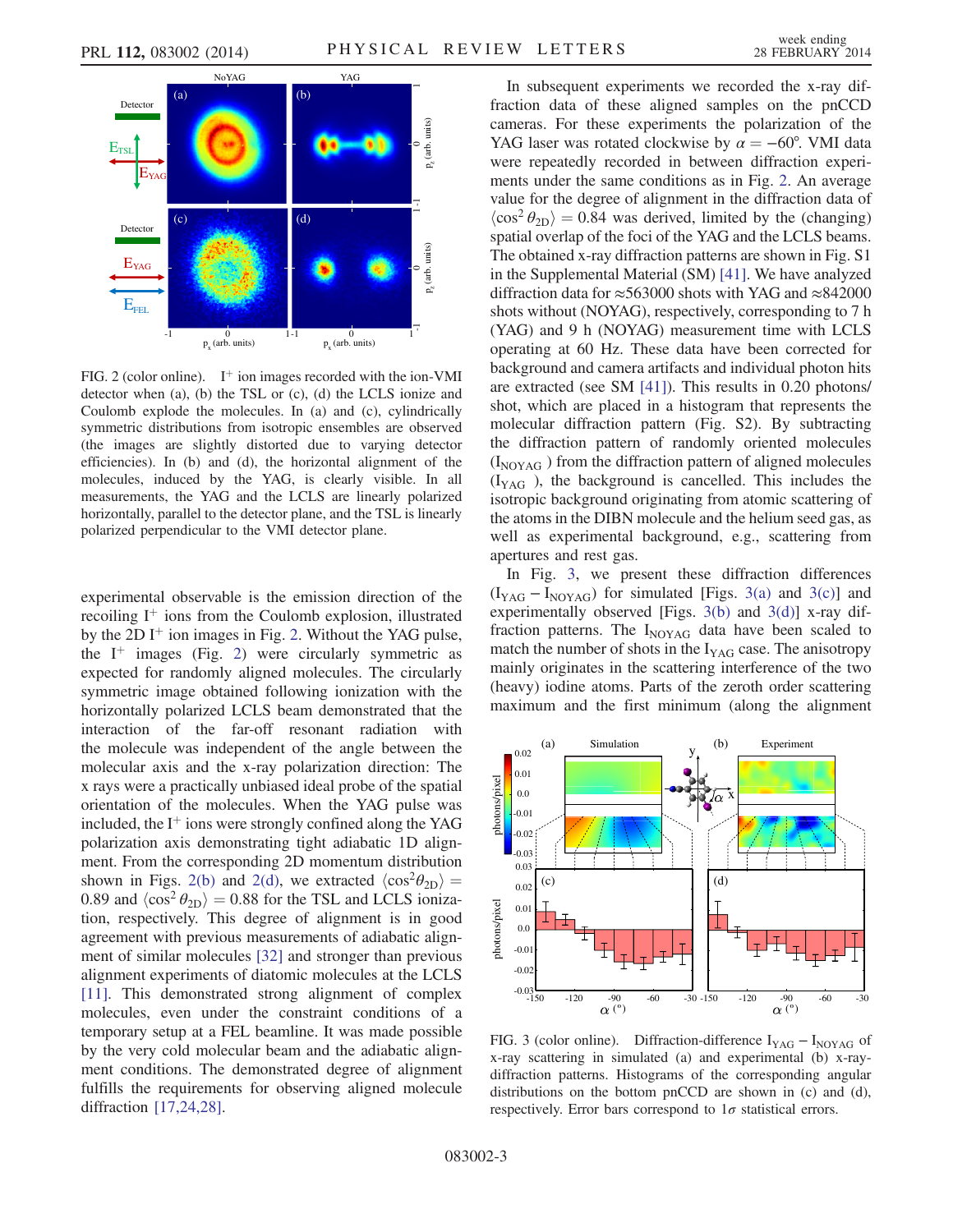direction  $\alpha = -60^{\circ}$  show up most prominently on the bottom pnCCD panel. The simulated  $I_{YAG} - I_{NOYAG}$  image has been calculated for a molecular beam density M of DIBN molecules of  $M = 0.8 \times 10^8$  cm<sup>-3</sup>. The error bars  $\sigma$ correspond to the statistical errors from the  $I_{YAG} - I_{NOYAG}$ correspond to the statistical errors from the  $I_{YAG} - I_{NOYAG}$ <br>subtraction ( $\sigma = \sqrt{I_{YAG} + I_{NOYAG}}$ ). The histograms in Figs.  $3(c) - 3(d)$  $3(c) - 3(d)$  $3(c) - 3(d)$  visualize the angular anisotropy which is well beyond the statistical error in the experimentally observed image [Fig. [3\(d\)](#page-2-1)], confirming the observation of x-ray diffraction from strongly aligned samples of DIBN.

To analyze which structural information can be derived from the x-ray diffraction of isolated DIBN molecules, the intensity  $I(s)$  in dependence of the scattering vector  $s =$  $\sin(\Theta)/\lambda$  along the alignment direction  $\alpha = -60^{\circ}$  is compared to simulated models of different iodine-iodine distances. Θ is the scattering angle and 2Θ is the angle between the beam direction and a given detector point [\[42\]](#page-5-7). Ab initio calculations (GAMESS-US MP2/6-311 G\*\* [\[43\]](#page-5-8)) predict a value of 700 pm for the iodine-iodine distance. Figure [4](#page-3-0) shows the experimentally obtained intensity profiles  $I(s)$ , averaged over  $-70^{\circ} \le \alpha \le -50^{\circ}$ , together with simulated  $I(s)$  profiles. Each curve is normalized to be independent of the exact molecular beam density  $M$  of DIBN molecules, which merely changes the contrast, i.e., the depth of the minimum. Because of the relatively long wavelength (620 pm) compared to the known iodine-iodine distance (700 pm), the scattering extends to large angles and the first scattering maximum from the iodine-iodine interference is not covered by the detector in our setup. The experimentally obtained  $I(s)$  is best fitted for an iodine-iodine distance of

<span id="page-3-0"></span>

FIG. 4 (color online). Comparison of experimentally obtained intensity profiles  $I(s)$  along the alignment direction of the diffraction-difference pattern  $I_{YAG} - I_{NOYAG}$  with simulated profiles. The experimentally obtained  $I(s)$  is best fitted (in terms of a  $\chi^2$  test) with the model for an iodine-iodine distance of 800 pm (inset: test-statistic  $\chi^2$  in dependence of the iodine-iodine distance).

800 pm. Figure [4](#page-3-0) shows the simulated  $I(s)$  for iodine-iodine distances of 500, 700, 800, and 1000 pm. The inset of Fig. [4](#page-3-0) depicts the calculated  $\chi^2$  values [\[44\]](#page-5-9) in dependence of the iodine-iodine distance. Because of the experimental parameters, as mentioned above, the scattering features are large and vary only slightly within the recorded range of s values. We note that the structural features of small molecules, like DIBN, could be determined much more accurately with data recorded at a shorter wavelength where the available s range extends to cover several maxima and minima. This would be possible at wavelengths of 200–100 pm, which became available at LCLS recently and will be available at upcoming facilities, e.g., the European XFEL, in the near future.

We do not observe direct signs of radiation damage in the diffraction data. While previous experiments aimed specifically at the investigation of x-ray induced damage in strongly focused x-ray beams [\[8,45\],](#page-4-13) here, we have actively avoided that regime and performed the experiments using a hundred times larger cross section of the x-ray beam. Under these moderate-fluence conditions the damage can be rationalized based on simple cross-section estimates for photoionization and elastic scattering and is detailed in the Supplemental Material [\[41\]](#page-5-6). Since the sample is replenished for every XFEL pulse, the diffractive imaging signal is only sensitive to the dynamics of damaged molecules during the x-ray pulse (∼100 fs). Using a simple mechanical model, we estimate that most (∼90%) of the diffraction signal is due to (practically) intact molecules. A minor fraction of the signal is due to damaged molecules with small changes in molecular structure, which could not have been resolved with the available x-ray wavelength. Damage could even be mitigated using shorter (∼10 fs) duration pulses; see Supplemental Material [\[41\]](#page-5-6) for details. Moreover, an appropriate trade-off between pulse duration, pulse energy, and repetition rate would allow the recording of atomically resolved x-ray diffraction patterns of molecules within minutes [\[13\]](#page-4-12). At these high repetition rates, one could directly observe femtosecond molecular dynamics through snapshots for many time delays in pump-probe experiments of electronic-ground-state chemical dynamics.

In summary, we demonstrate the preparation of strongly aligned samples of polyatomic molecules at an XFEL facility. We experimentally verify that the high-frequency, far off-resonant x rays are an ideal probe of alignment of molecular ensembles in a photoion momentum imaging approach. The employed setup and conditions are applicable for coherent diffractive imaging of single biomolecules or molecular ensembles. We show the possibility to perform spatially resolved single x-ray photon counting. Because of the weak scattering signal from small isolated molecules, averaging of many shots is necessary and possible for the observation of an analyzable diffraction signal, on top of a large background from NIR photons. We confirm that the angular structures in the single molecule diffraction patterns were preserved during averaging and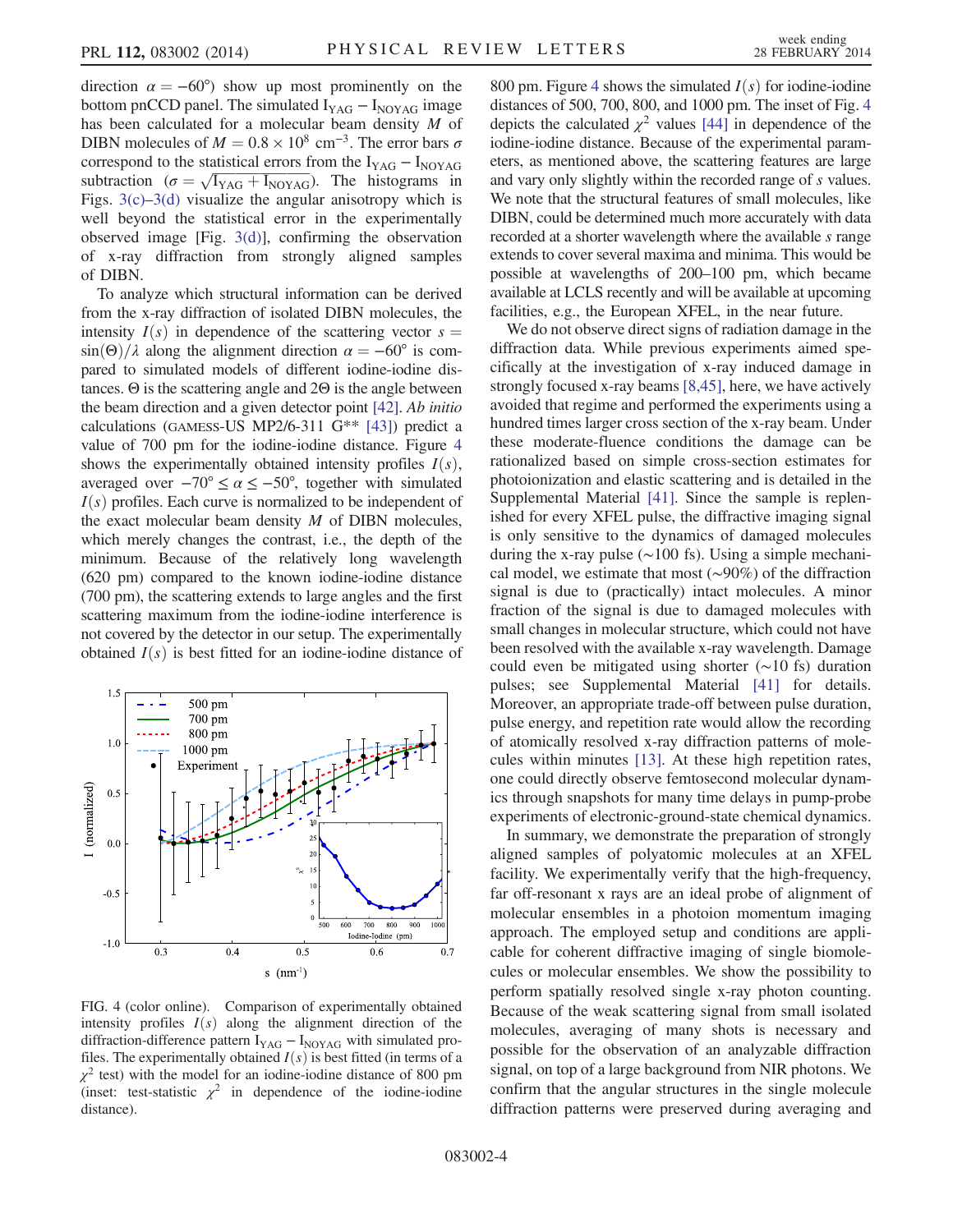that a diffraction pattern of isolated and strongly aligned DIBN molecules was successfully measured beyond experimental noise. Even with the experimentally limited range of scattering vectors s, the heavy-atom distance derived from the  $I(s)$  plot is in agreement with the computed molecular structure, demonstrating the capability to extract structural information for small molecules.

Our results provide direct evidence for the feasibility of x-ray diffractive imaging of aligned gas-phase ensembles of molecules. Analyzing radiation damage in detail shows that damage effects in the diffraction pattern could be avoided by using shorter x-ray pulses with lower fluences at higher repetition rates. This would allow us to observe atomically resolved snapshots of ultrafast chemical dynamics. Combined with advanced molecular beam delivery techniques, e.g., laser desorption or helium droplet beams, considerably larger molecules could be delivered in cold beams, isomer selected, and aligned, providing a bottom-up approach toward the envisioned atomic-resolution singlemolecule diffraction experiments. In contrast to ultrafast electron diffraction, pump-probe experiments with x-ray pulses will not suffer from Coulomb-repulsion broadening or pump-probe velocity mismatch and, hence, may permit better time resolution, i.e., in the range of 10–100 fs.

Parts of this research were carried out at the Linac Coherent Light Source (LCLS) at the SLAC National Accelerator Laboratory. LCLS is an Office of Science User Facility operated for the U. S. Department of Energy Office of Science by Stanford University. We acknowledge the Max Planck Society for funding the development and operation of the CAMP instrument within the ASG at CFEL. H. S. acknowledges support from the Carlsberg Foundation. C. C. and P. J. acknowledge support from the Swedish Research Council and the Swedish Foundation for Strategic Research. J.C.H.S. and H.N.C. acknowledge NSF STC Grant No. 1231306. A. Ru. acknowledges support from the Chemical Sciences, Geosciences, and Biosciences Division, Office of Basic Energy Sciences, Office of Science, U.S. Department of Energy. D. R. acknowledges support from the Helmholtz Gemeinschaft through the Young Investigator Program. This work has been supported by the excellence cluster "The Hamburg Center for Ultrafast Imaging–Structure, Dynamics and Control of Matter at the Atomic Scale" of the Deutsche Forschungsgemeinschaft.

<span id="page-4-4"></span>[d](#page-0-3) Present address: Physikalisch-Technische Bundesanstalt, Bundesallee 100, 38116 Braunschweig, Germany

<span id="page-4-5"></span>[e](#page-0-4) Present address: European X-Ray Free Electron Laser (XFEL) GmbH, 22761 Hamburg, Germany

<span id="page-4-6"></span>[f](#page-0-4) Stanford PULSE Institute, SLAC National Accelerator Laboratory, 2575 Sand Hill Road, Menlo Park, California 94025, USA

<span id="page-4-7"></span>[g](#page-0-4) Present address: PNSensor GmbH, 81739 Munich, Germany

<span id="page-4-8"></span>[h](#page-0-5)<sub>Present</sub> address: Institute for Molecules and Materials, Radboud University Nijmegen, Heijendaalseweg 135, 6525 AJ Nijmegen, Netherlands

- <span id="page-4-9"></span>[1] R. Neutze, R. Wouts, D. van der Spoel, E. Weckert, and J. Hajdu, [Nature \(London\)](http://dx.doi.org/10.1038/35021099) 406, 752 (2000).
- <span id="page-4-10"></span>[2] J. Andruszkow et al., [Phys. Rev. Lett.](http://dx.doi.org/10.1103/PhysRevLett.85.3825) **85**, 3825 (2000).
- [3] H. N. Chapman et al., Nat. Phys. 2[, 839 \(2006\)](http://dx.doi.org/10.1038/nphys461).
- [4] A. Barty et al., [Nat. Photonics](http://dx.doi.org/10.1038/nphoton.2008.128) 2, 415 (2008).
- [5] Y. H. Jiang et al., Phys. Rev. Lett. **105**[, 263002 \(2010\).](http://dx.doi.org/10.1103/PhysRevLett.105.263002)
- <span id="page-4-11"></span>[6] P. Emma et al., [Nat. Photonics](http://dx.doi.org/10.1038/nphoton.2010.176) 4, 641 (2010).
- [7] C. Bostedt et al., J. Phys. B 46[, 164003 \(2013\).](http://dx.doi.org/10.1088/0953-4075/46/16/164003)
- <span id="page-4-13"></span>[8] L. Young *et al.*, [Nature \(London\)](http://dx.doi.org/10.1038/nature09177) **466**, 56 (2010).
- [9] H. N. Chapman et al., [Nature \(London\)](http://dx.doi.org/10.1038/nature09750) 470, 73 (2011).
- [10] M. Marvin Seibert et al., [Nature \(London\)](http://dx.doi.org/10.1038/nature09748) 470, 78 (2011).
- <span id="page-4-17"></span>[11] J. M. Glownia et al., Opt. Express 18[, 17620 \(2010\)](http://dx.doi.org/10.1364/OE.18.017620).
- <span id="page-4-19"></span>[12] R. Boll *et al.*, *Phys. Rev. A* **88**[, 061402 \(2013\).](http://dx.doi.org/10.1103/PhysRevA.88.061402)
- <span id="page-4-12"></span>[13] A. Barty, J. Küpper, and H. N. Chapman, [Annu. Rev. Phys.](http://dx.doi.org/10.1146/annurev-physchem-032511-143708) Chem. 64[, 415 \(2013\).](http://dx.doi.org/10.1146/annurev-physchem-032511-143708)
- [14] N. D. Loh et al., [Nature \(London\)](http://dx.doi.org/10.1038/nature11222) **486**, 513 (2012).
- [15] T. Gorkhover et al., Phys. Rev. Lett. **108**[, 245005 \(2012\)](http://dx.doi.org/10.1103/PhysRevLett.108.245005).
- [16] A. Barty et al., [Nat. Photonics](http://dx.doi.org/10.1038/nphoton.2011.297) 6, 35 (2012).
- <span id="page-4-21"></span>[17] F. Filsinger, G. Meijer, H. Stapelfeldt, H. Chapman, and J. Küpper, [Phys. Chem. Chem. Phys.](http://dx.doi.org/10.1039/c0cp01585g) 13, 2076 (2011).
- <span id="page-4-14"></span>[18] G. von Helden, T. Wyttenbach, and M. T. Bowers, [Science](http://dx.doi.org/10.1126/science.267.5203.1483) 267[, 1483 \(1995\)](http://dx.doi.org/10.1126/science.267.5203.1483).
- <span id="page-4-15"></span>[19] S. Trippel, Y.-P. Chang, S. Stern, T. Mullins, L. Holmegaard, and J. Küpper Phys. Rev. A 86[, 033202 \(2012\)](http://dx.doi.org/10.1103/PhysRevA.86.033202).
- <span id="page-4-16"></span>[20] F. Filsinger, J. Küpper, G. Meijer, J. L. Hansen, J. Maurer, J. H. Nielsen, L. Holmegaard, and H. Stapelfeldt, [Angew.](http://dx.doi.org/10.1002/anie.200902650) [Chem. Int. Ed.](http://dx.doi.org/10.1002/anie.200902650) 48, 6900 (2009).
- [21] T. Kierspel, D. A. Horke, Y.-P. Chang, and J. Küpper, [Chem.](http://dx.doi.org/10.1016/j.cplett.2013.11.010) Phys. Lett. 591[, 130 \(2014\)](http://dx.doi.org/10.1016/j.cplett.2013.11.010).
- [22] F. Filsinger, U. Erlekam, G. von Helden, J. Küpper, and G. Meijer, Phys. Rev. Lett. 100[, 133003 \(2008\)](http://dx.doi.org/10.1103/PhysRevLett.100.133003).
- [23] H. Stapelfeldt and T. Seideman, [Rev. Mod. Phys.](http://dx.doi.org/10.1103/RevModPhys.75.543) 75, 543 [\(2003\).](http://dx.doi.org/10.1103/RevModPhys.75.543)
- [24] J. C. H. Spence and R. B. Doak, [Phys. Rev. Lett.](http://dx.doi.org/10.1103/PhysRevLett.92.198102) 92, 198102 [\(2004\).](http://dx.doi.org/10.1103/PhysRevLett.92.198102)
- [25] J. C. H. Spence, K. Schmidt, J. S. Wu, G. Hembree, U. Weierstall, R. B. Doak, and P. Fromme, [Acta Crystallogr.](http://dx.doi.org/10.1107/S0108767305002710) Sect. A **61**[, 237 \(2005\).](http://dx.doi.org/10.1107/S0108767305002710)
- [26] E. R. Peterson et al., [Appl. Phys. Lett.](http://dx.doi.org/10.1063/1.2890846) 92, 094106 (2008).
- [27] S. Pabst, P. J. Ho, and R. Santra, *[Phys. Rev. A](http://dx.doi.org/10.1103/PhysRevA.81.043425)* **81**, 043425 [\(2010\).](http://dx.doi.org/10.1103/PhysRevA.81.043425)
- <span id="page-4-18"></span>[28] C. J. Hensley, J. Yang, and M. Centurion, [Phys. Rev. Lett.](http://dx.doi.org/10.1103/PhysRevLett.109.133202) 109[, 133202 \(2012\).](http://dx.doi.org/10.1103/PhysRevLett.109.133202)
- <span id="page-4-20"></span>[29] U. Lorenz, N. M. Kabachnik, E. Weckert, and I. A. Vartanyants, Phys. Rev. E 86[, 051911 \(2012\)](http://dx.doi.org/10.1103/PhysRevE.86.051911).
- [30] B. Ziaja, H. N. Chapman, R. Fäustlin, S. Hau-Riege, Z. Jurek, A. V. Martin, S. Toleikis, F. Wang, E. Weckert, and R. Santra, New J. Phys. 14[, 115015 \(2012\)](http://dx.doi.org/10.1088/1367-2630/14/11/115015).

<span id="page-4-2"></span><span id="page-4-1"></span><span id="page-4-0"></span>[<sup>\\*</sup>](#page-0-0) jochen.kuepper@cfel.de; [http://desy.cfel.de/cid/cmi](http://dx.doi.org/<1>1R. Neutze, R. Wouts, D. van der Spoel, E. Weckert, and J. Hajdu, Nature (London) 406, 752 (2000).NATUAS0028-083610.1038/35021099<2>2J. Andruszkow et al., Phys. Rev. Lett. 85, 3825 (2000).PRLTAO0031-900710.1103/PhysRevLett.85.3825<3>3H. N. Chapman et al., Nat. Phys. 2, 839 (2006).NPAHAX1745-247310.1038/nphys461<4>4A. Barty et al., Nat. Photonics 2, 415 (2008).NPAHBY1749-488510.1038/nphoton.2008.128<5>5Y. H. Jiang et al., Phys. Rev. Lett. 105, 263002 (2010).PRLTAO0031-900710.1103/PhysRevLett.105.263002<6>6P. Emma et al., Nat. Photonics 4, 641 (2010).NPAHBY1749-488510.1038/nphoton.2010.176<7>7C. Bostedt et al., J. Phys. B 46, 164003 (2013).JPAPEH0953-407510.1088/0953-4075/46/16/164003<8>8L. Young et al., Nature (London) 466, 56 (2010).NATUAS0028-083610.1038/nature09177<9>9H. N. Chapman et al., Nature (London) 470, 73 (2011).NATUAS0028-083610.1038/nature09750<10>10M. Marvin Seibert et al., Nature (London) 470, 78 (2011).NATUAS0028-083610.1038/nature09748<11>11J. M. Glownia et al., Opt. Express 18, 17620 (2010).OPEXFF1094-408710.1364/OE.18.017620<12>12R. Boll et al., Phys. Rev. A 88, 061402 (2013).PLRAAN1050-294710.1103/PhysRevA.88.061402<13>13A. Barty, J. Küpper, and H. N. Chapman, Annu. Rev. Phys. Chem. 64, 415 (2013).ARPLAP0066-426X10.1146/annurev-physchem-032511-143708<14>14N. D. Loh et al., Nature (London) 486, 513 (2012).NATUAS0028-083610.1038/nature11222<15>15T. Gorkhover et al., Phys. Rev. Lett. 108, 245005 (2012).PRLTAO0031-900710.1103/PhysRevLett.108.245005<16>16A. Barty et al., Nat. Photonics 6, 35 (2012).NPAHBY1749-488510.1038/nphoton.2011.297<17>17F. Filsinger, G. Meijer, H. Stapelfeldt, H. Chapman, and J. Küpper, Phys. Chem. Chem. Phys. 13, 2076 (2011).PPCPFQ1463-907610.1039/c0cp01585g<18>18G. von Helden, T. Wyttenbach, and M. T. Bowers, Science 267, 1483 (1995).SCIEAS0036-807510.1126/science.267.5203.1483<19>19S. Trippel, Y.-P. Chang, S. Stern, T. Mullins, L. Holmegaard, and J. Küpper Phys. Rev. A 86, 033202 (2012).PLRAAN1050-294710.1103/PhysRevA.86.033202<20>20F. Filsinger, J. Küpper, G. Meijer, J. L. Hansen, J. Maurer, J. H. Nielsen, L. Holmegaard, and H. Stapelfeldt, Angew. Chem. Int. Ed. 48, 6900 (2009).ACIEF51433-785110.1002/anie.200902650<21>21T. Kierspel, D. A. Horke, Y.-P. Chang, and J. Küpper, Chem. Phys. Lett. 591, 130 (2014).CHPLBC0009-261410.1016/j.cplett.2013.11.010<22>22F. Filsinger, U. Erlekam, G. von Helden, J. Küpper, and G. Meijer, Phys. Rev. Lett. 100, 133003 (2008).PRLTAO0031-900710.1103/PhysRevLett.100.133003<23>23H. Stapelfeldt and T. Seideman, Rev. Mod. Phys. 75, 543 (2003).RMPHAT0034-686110.1103/RevModPhys.75.543<24>24J. C. H. Spence and R. B. Doak, Phys. Rev. Lett. 92, 198102 (2004).PRLTAO0031-900710.1103/PhysRevLett.92.198102<25>25J. C. H. Spence, K. Schmidt, J. S. Wu, G. Hembree, U. Weierstall, R. B. Doak, and P. Fromme, Acta Crystallogr. Sect. A 61, 237 (2005).ACACEQ0108-767310.1107/S0108767305002710<26>26E. R. Peterson et al., Appl. Phys. Lett. 92, 094106 (2008).APPLAB0003-695110.1063/1.2890846<27>27S. Pabst, P. J. Ho, and R. Santra, Phys. Rev. A 81, 043425 (2010).PLRAAN1050-294710.1103/PhysRevA.81.043425<28>28C. J. Hensley, J. Yang, and M. Centurion, Phys. Rev. Lett. 109, 133202 (2012).PRLTAO0031-900710.1103/PhysRevLett.109.133202<29>29U. Lorenz, N. M. Kabachnik, E. Weckert, and I. A. Vartanyants, Phys. Rev. E 86, 051911 (2012).PLEEE81539-375510.1103/PhysRevE.86.051911<30>30B. Ziaja, H. N. Chapman, R. Fäustlin, S. Hau-Riege, Z. Jurek, A. V. Martin, S. Toleikis, F. Wang, E. Weckert, and R. Santra, New J. Phys. 14, 115015 (2012).NJOPFM1367-263010.1088/1367-2630/14/11/115015<31>31A. Fratalocchi and G. Ruocco, Phys. Rev. Lett. 106, 105504 (2011).PRLTAO0031-900710.1103/PhysRevLett.106.105504<32>32L. Holmegaard, J. H. Nielsen, I. Nevo, H. Stapelfeldt, F. Filsinger, J. Küpper, and G. Meijer, Phys. Rev. Lett. 102, 023001 (2009).PRLTAO0031-900710.1103/PhysRevLett.102.023001<33>33J. J. Larsen, K. Hald, N. Bjerre, H. Stapelfeldt, and T. Seideman, Phys. Rev. Lett. 85, 2470 (2000).PRLTAO0031-900710.1103/PhysRevLett.85.2470<34>34I. Nevo, L. Holmegaard, J. H. Nielsen, J. L. Hansen, H. Stapelfeldt, F. Filsinger, G. Meijer, and J. Küpper, Phys. Chem. Chem. Phys. 11, 9912 (2009).PPCPFQ1463-907610.1039/b910423b<35>35J. L. Hansen, J. J. Omiste Romero, J. Hedegaard Nielsen, D. Pentlehner, J. Küpper, R. González-Férez, and H. Stapelfeldt, J. Chem. Phys. 139, 234313 (2013).JCPSA60021-960610.1063/1.4848735<36>36L Strüder et al., Nucl. Instrum. Methods Phys. Res., Sect. A 614, 483 (2010).NIMAER0168-900210.1016/j.nima.2009.12.053<37>37L. Foucar et al., Comput. Phys. Commun. 183, 2207 (2012).CPHCBZ0010-465510.1016/j.cpc.2012.04.023<38>38F. Filsinger, J. Küpper, G. Meijer, L. Holmegaard, J. H. Nielsen, I. Nevo, J. L. Hansen, and H. Stapelfeldt, J. Chem. Phys. 131, 064309 (2009).JCPSA60021-960610.1063/1.3194287<39>39U. Even, J. Jortner, D. Noy, N. Lavie, and N. Cossart-Magos, J. Chem. Phys. 112, 8068 (2000).JCPSA60021-960610.1063/1.481405<40>40B. Rudek et al., Nat. Photonics 6, 858 (2012).NPAHBY1749-488510.1038/nphoton.2012.261<41>41See Supplemental Material at http://link.aps.org/supplemental/10.1103/PhysRevLett.112.083002 for details.<42>42D. Waasmaier and A. Kirfel, Acta Crystallogr. Sect. A 51, 416 (1995).ACACEQ0108-767310.1107/S0108767394013292<43>43M. W. Schmidt et al., J. Comput. Chem. 14, 1347 (1993).JCCHDD0192-865110.1002/jcc.540141112<44>44K Nakamura (Particle Data Group), J. Phys. G 37, 075021 (2010), Section 33 (Statistics).JPGPED0954-389910.1088/0954-3899/37/7A/075021<45>45B. Erk et al., Phys. Rev. Lett. 110, 053003 (2013).PRLTAO0031-900710.1103/PhysRevLett.110.053003) [a](#page-0-0)

Present address: Bruker AXS GmbH, Karlsruhe, Germany [b](#page-0-1) Present address: ARC Centre of Excellence for Coherent X-ray Science, School of Physics, The University of Melbourne, Australia

<span id="page-4-3"></span>[c](#page-0-2) Present address: Deutsches Elektronen-Synchrotron (DESY), 22607 Hamburg, Germany